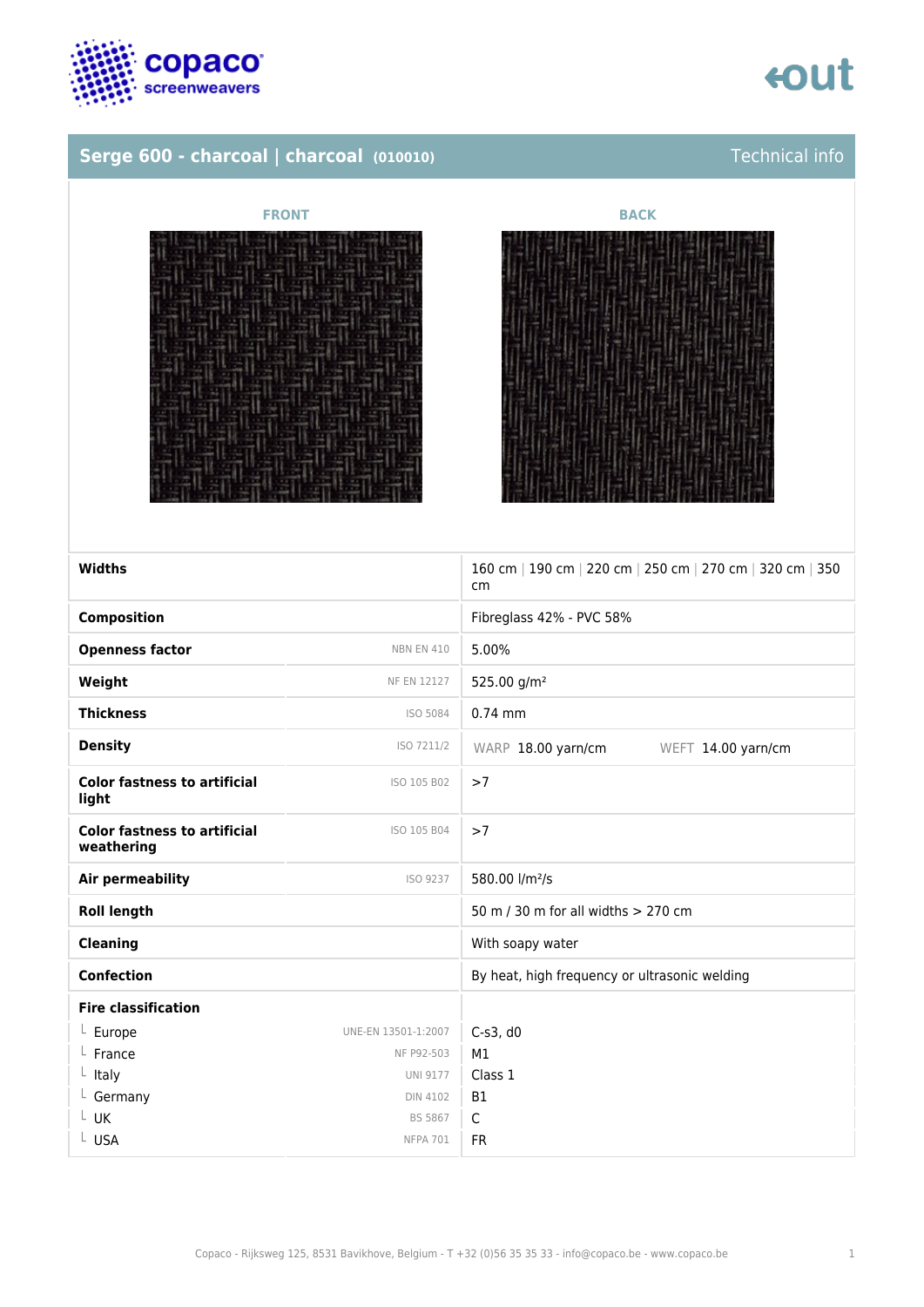

# **eout**

# **Serge 600 - charcoal | charcoal** *(010010)* **Technical info**

| <b>Tear strength</b><br>ISO 4674-1 methode 2           |                     |                     |
|--------------------------------------------------------|---------------------|---------------------|
| $L$ Original                                           | WARP 8.50 daN       | WEFT $7.50$ daN     |
| $\perp$ After climatic chamber -30°C                   | WARP 7.80 daN       | WEFT $7.50$ daN     |
| $\perp$ After climatic chamber +70°C                   | WARP 8.20 daN       | WEFT 7.20 daN       |
| <b>Elongation up to break</b><br>ISO 1421              |                     |                     |
| $L$ Original                                           | <b>WARP 3.10 %</b>  | WEFT 2.75 %         |
| $\perp$ After color fastness to artificial light       | <b>WARP 4.00 %</b>  | <b>WEFT 2.90 %</b>  |
| $\perp$ After colour fastness to artificial weathering | <b>WARP 3.50 %</b>  | <b>WEFT 2.80 %</b>  |
| $\perp$ After climatic chamber -30°C                   | <b>WARP 3.00 %</b>  | WEFT 2.50 %         |
| $\perp$ After climatic chamber +70°C                   | <b>WARP 2.85 %</b>  | <b>WEFT 2.50 %</b>  |
| <b>Breaking strength</b><br>ISO 1421                   |                     |                     |
| $L$ Original                                           | WARP 260.00 daN/5cm | WEFT 225.00 daN/5cm |
| $\perp$ After color fastness to artificial light       | WARP 240.00 daN/5cm | WEFT 220.00 daN/5cm |
| $\perp$ After colour fastness to artificial weathering | WARP 240.00 daN/5cm | WEFT 225.00 daN/5cm |
| $\perp$ After climatic chamber -30°C                   | WARP 225.00 daN/5cm | WEFT 200.00 daN/5cm |
| $\perp$ After climatic chamber +70°C                   | WARP 180.00 daN/5cm | WEFT 185.00 daN/5cm |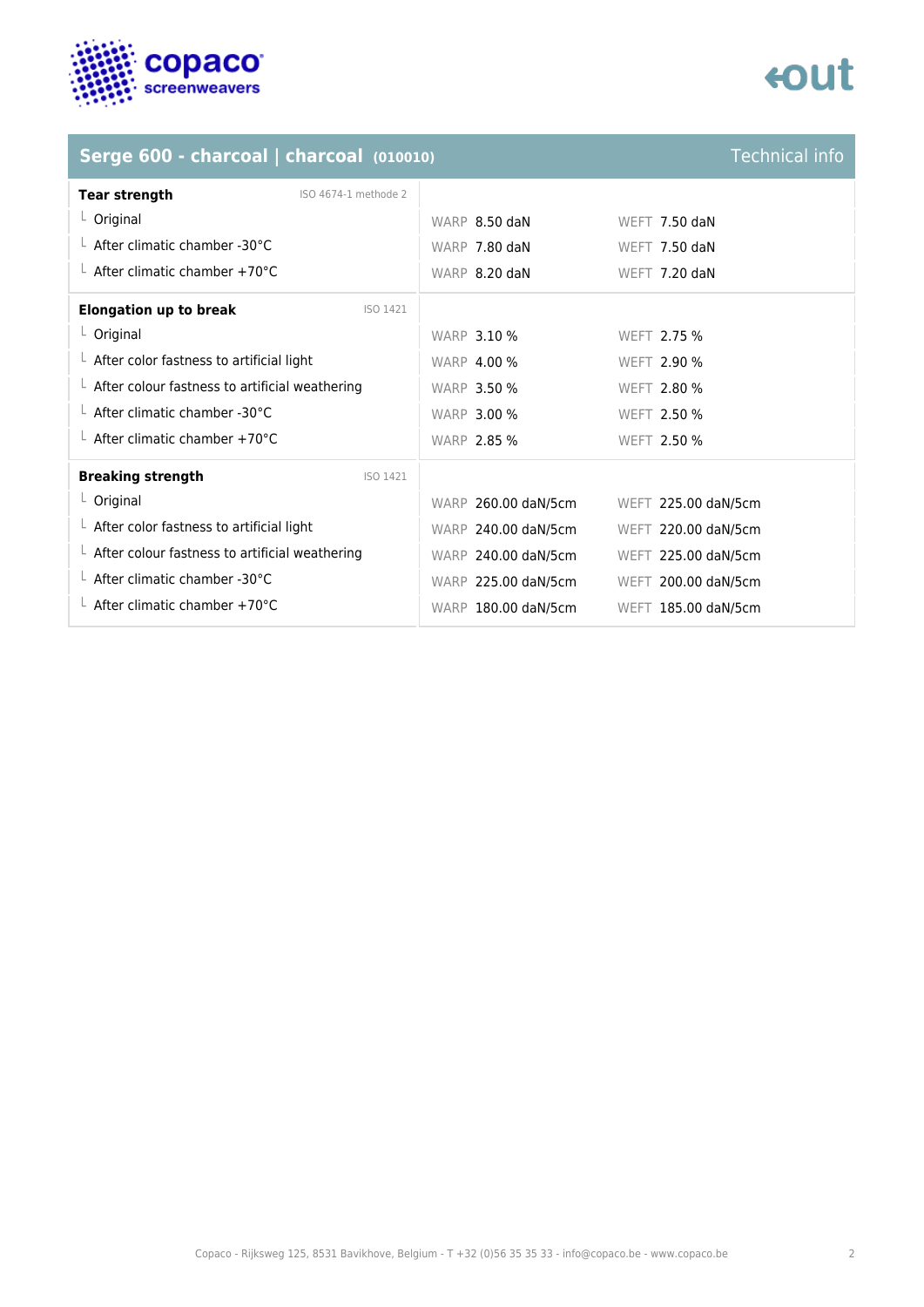

# **Front - Interior** Serge 600 - charcoal | charcoal (010010)

| <b>Visual properties</b> |  |
|--------------------------|--|
|                          |  |

| Tv = Visual light transmittance | 3.60% |
|---------------------------------|-------|
| Tuy = UV transmittance          | 3.60% |

**As = Solar absorptance** 91.40%

| Solar energetic properties |        |  |
|----------------------------|--------|--|
| As = Solar absorptance     | 91.40% |  |
| $Rs = Solar$ reflectance   | 5.00%  |  |
| Ts = Solar transmittance   | 3.60%  |  |

| Fabric + glazing: G-factor |      |      |      |      |  |
|----------------------------|------|------|------|------|--|
|                            | G    | Te   | Qi   | SC   |  |
| <b>Glazing A</b>           | 0.69 | 0.03 | 0.66 | 0.81 |  |
| <b>Glazing B</b>           | 0.67 | 0.03 | 0.64 | 0.88 |  |
| <b>Glazing C</b>           | 0.55 | 0.02 | 0.53 | 0.94 |  |
| <b>Glazing D</b>           | 0.30 | 0.01 | 0.29 | 0.95 |  |

G = Total solar energy transmittance / Te = Direct solar transmittance / Qi = Secondary heat transfer factor / SC = Shading coefficient

| Visual comfort                  |         |                  |  |
|---------------------------------|---------|------------------|--|
| Normal solar transmittance      | Class 4 | Very good effect |  |
| Glare control                   | Class 3 | Good effect      |  |
| <b>Privacy night</b>            | Class 2 | Moderate effect  |  |
| Visual contact with the outside | Class 2 | Moderate effect  |  |
| <b>Daylight utilisation</b>     | Class 1 | Little effect    |  |

| Thermal comfort G-factor = Total solar energy transmittance |                  |                  |                  |  |
|-------------------------------------------------------------|------------------|------------------|------------------|--|
| <b>Glazing A</b>                                            | <b>Glazing B</b> | <b>Glazing C</b> | <b>Glazing D</b> |  |
| Class 0                                                     | Class 0          | Class 0          | Class 2          |  |

| Thermal comfort Qi-factor = Secondary heat transfer factor |                  |                  |                  |  |
|------------------------------------------------------------|------------------|------------------|------------------|--|
| <b>Glazing A</b>                                           | <b>Glazing B</b> | <b>Glazing C</b> | <b>Glazing D</b> |  |
| Class 0                                                    | Class 0          | Class 0          | Class 1          |  |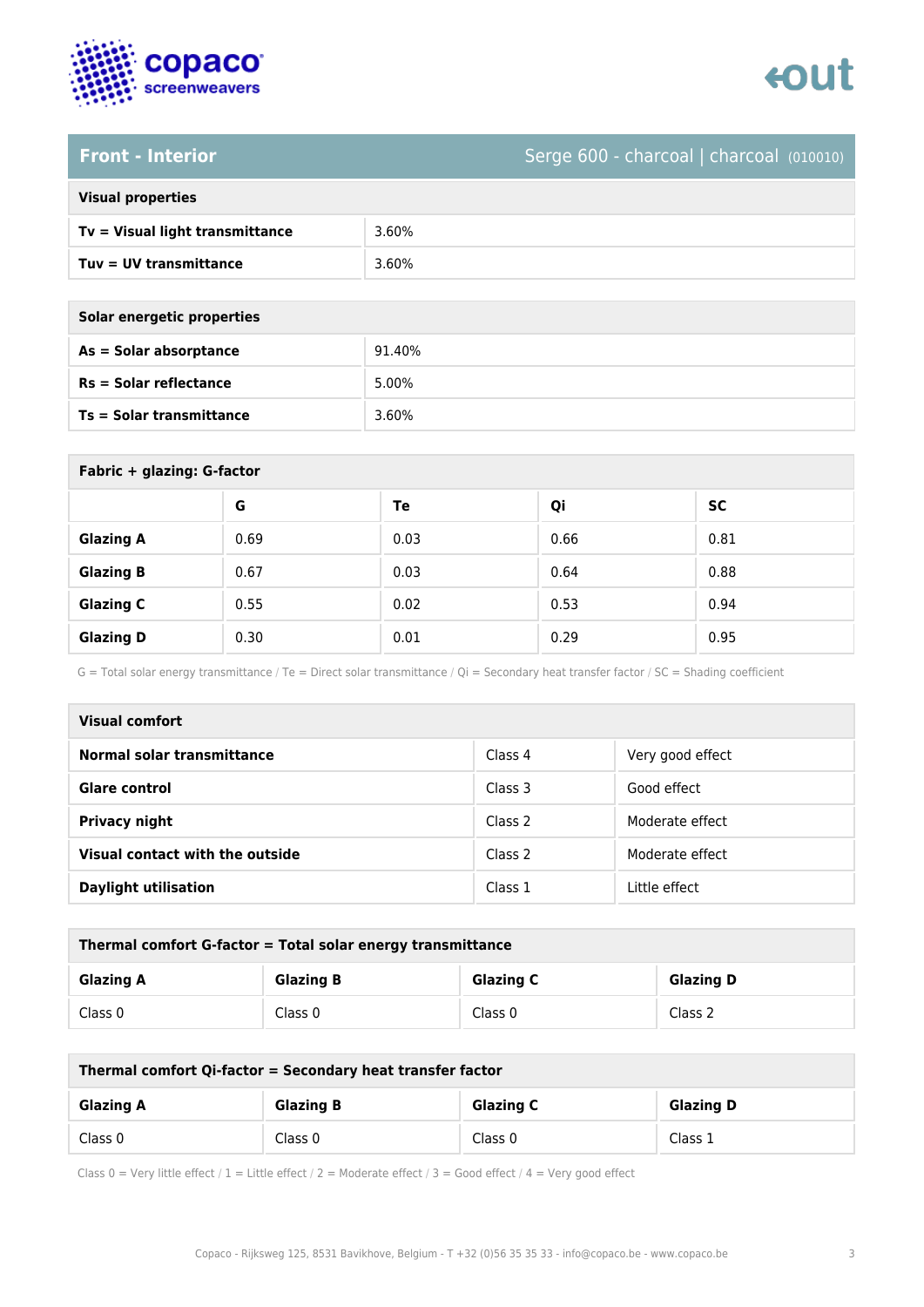

# **Back - Interior** Serge 600 - charcoal | charcoal (010010)

| <b>Visual properties</b> |  |
|--------------------------|--|
|                          |  |

| Tv = Visual light transmittance | 3.60% |
|---------------------------------|-------|
| Tuv = UV transmittance          | 3.60% |

**As = Solar absorptance** 91.60%

**Rs = Solar reflectance** 4.80%

| Solar energetic properties |  |
|----------------------------|--|
| As = Solar absorptance     |  |
| $Rs = Solar$ reflectance   |  |
|                            |  |

**Ts = Solar transmittance** 3.60%

| Fabric + glazing: G-factor |      |      |      |           |
|----------------------------|------|------|------|-----------|
|                            | G    | Te   | Qi   | <b>SC</b> |
| <b>Glazing A</b>           | 0.69 | 0.03 | 0.66 | 0.81      |
| <b>Glazing B</b>           | 0.67 | 0.03 | 0.65 | 0.88      |
| <b>Glazing C</b>           | 0.55 | 0.02 | 0.53 | 0.94      |
| <b>Glazing D</b>           | 0.30 | 0.01 | 0.29 | 0.95      |

G = Total solar energy transmittance / Te = Direct solar transmittance / Qi = Secondary heat transfer factor / SC = Shading coefficient

| Visual comfort                  |         |                  |
|---------------------------------|---------|------------------|
| Normal solar transmittance      | Class 4 | Very good effect |
| <b>Glare control</b>            | Class 3 | Good effect      |
| <b>Privacy night</b>            | Class 2 | Moderate effect  |
| Visual contact with the outside | Class 2 | Moderate effect  |
| <b>Daylight utilisation</b>     | Class 1 | Little effect    |

| Thermal comfort G-factor = Total solar energy transmittance |                  |                  |                  |
|-------------------------------------------------------------|------------------|------------------|------------------|
| <b>Glazing A</b>                                            | <b>Glazing B</b> | <b>Glazing C</b> | <b>Glazing D</b> |
| Class 0                                                     | Class 0          | Class 0          | Class 2          |

| Thermal comfort Qi-factor = Secondary heat transfer factor |                  |                  |                  |
|------------------------------------------------------------|------------------|------------------|------------------|
| <b>Glazing A</b>                                           | <b>Glazing B</b> | <b>Glazing C</b> | <b>Glazing D</b> |
| Class 0                                                    | Class 0          | Class 0          | Class 1          |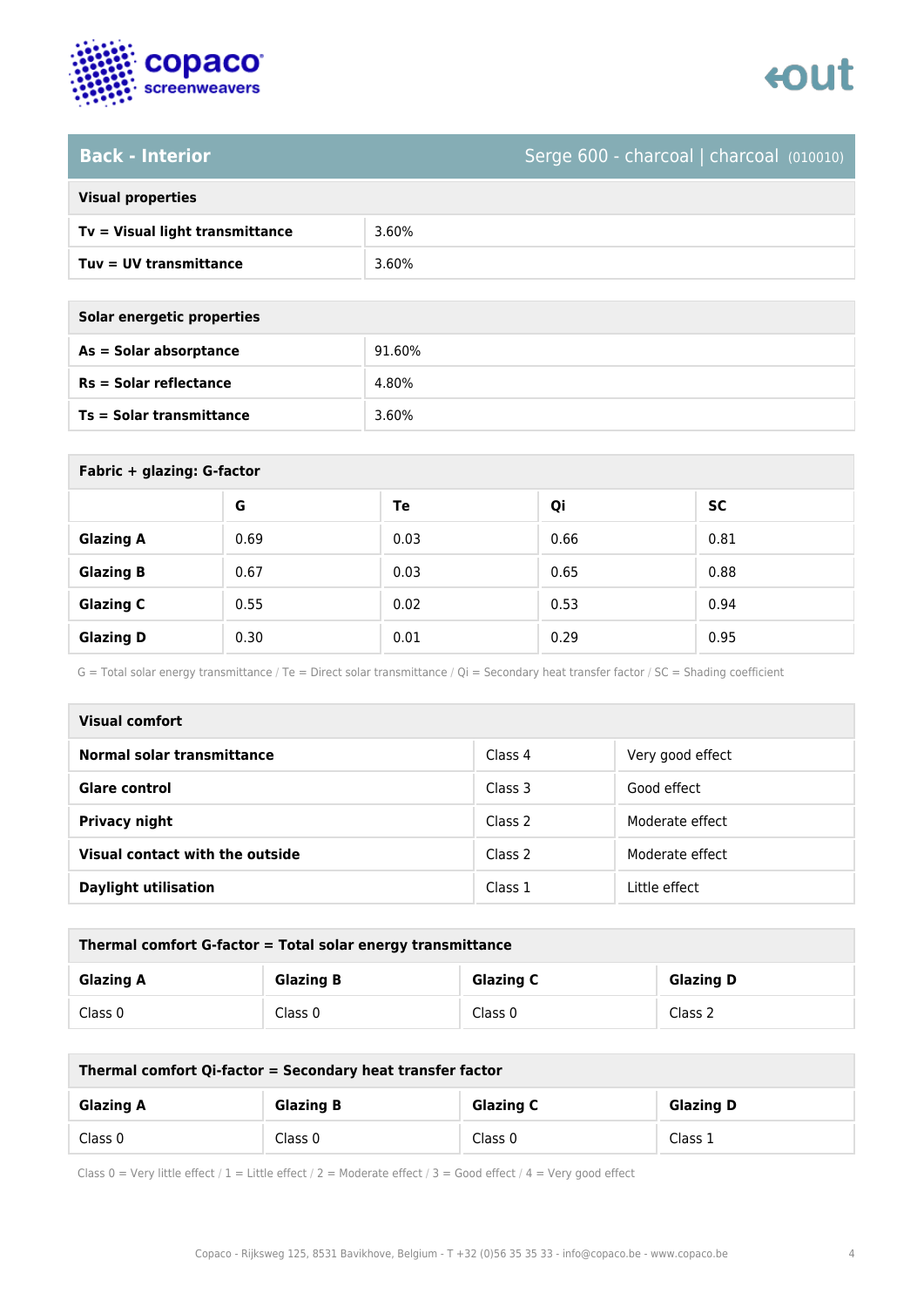

# **Front - Exterior** Serge 600 - charcoal | charcoal (010010)

| <b>Visual properties</b> |  |  |
|--------------------------|--|--|
|                          |  |  |

| Tv = Visual light transmittance | 3.60% |
|---------------------------------|-------|
| Tuv = UV transmittance          | 3.60% |

**As = Solar absorptance** 91.40%

| Solar energetic properties      |        |
|---------------------------------|--------|
| As = Solar absorptance          | 91.40% |
| $Rs = Solar$ reflectance        | 5.00%  |
| <b>Ts = Solar transmittance</b> | 3.60%  |

| Fabric + glazing: G-factor |      |      |      |           |
|----------------------------|------|------|------|-----------|
|                            | G    | Te   | Qi   | <b>SC</b> |
| <b>Glazing A</b>           | 0.23 | 0.03 | 0.20 | 0.27      |
| <b>Glazing B</b>           | 0.17 | 0.03 | 0.15 | 0.23      |
| <b>Glazing C</b>           | 0.10 | 0.02 | 0.09 | 0.18      |
| <b>Glazing D</b>           | 0.09 | 0.01 | 0.08 | 0.28      |

G = Total solar energy transmittance / Te = Direct solar transmittance / Qi = Secondary heat transfer factor / SC = Shading coefficient

| Thermal comfort G-factor = Total solar energy transmittance |                  |                  |                  |
|-------------------------------------------------------------|------------------|------------------|------------------|
| <b>Glazing A</b>                                            | <b>Glazing B</b> | <b>Glazing C</b> | <b>Glazing D</b> |
| Class 2                                                     | Class 2          | Class 3          | Class 4          |

| Thermal comfort Qi-factor = Secondary heat transfer factor |                  |                  |                  |
|------------------------------------------------------------|------------------|------------------|------------------|
| <b>Glazing A</b>                                           | <b>Glazing B</b> | <b>Glazing C</b> | <b>Glazing D</b> |
| Class 2                                                    | Class 2          | Class 3          | Class 3          |